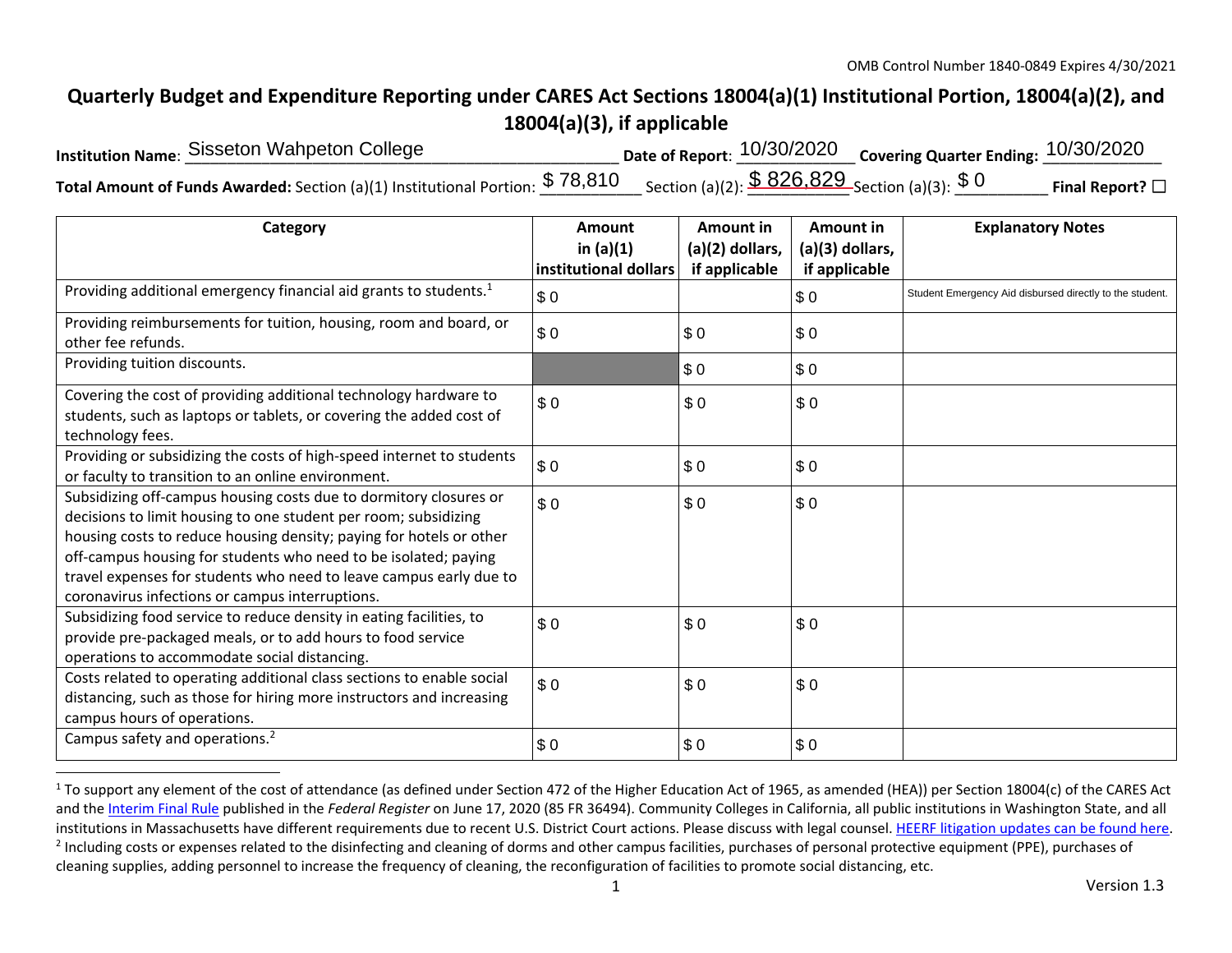OMB Control Number 1840‐0849 Expires 4/30/2021

| Category                                                                                                                                                                                                                                                                               | Amount                               | Amount in                        | Amount in            | <b>Explanatory Notes</b> |
|----------------------------------------------------------------------------------------------------------------------------------------------------------------------------------------------------------------------------------------------------------------------------------------|--------------------------------------|----------------------------------|----------------------|--------------------------|
|                                                                                                                                                                                                                                                                                        | in $(a)(1)$<br>institutional dollars | (a)(2) dollars,<br>if applicable | (a)(3) dollars,      |                          |
| Purchasing, leasing, or renting additional instructional equipment<br>and supplies (such as laboratory equipment or computers) to reduce<br>the number of students sharing equipment or supplies during a<br>single class period and to provide time for disinfection between<br>uses. | $\sqrt{3}0$                          | \$0                              | if applicable<br>\$0 |                          |
| Replacing lost revenue due to reduced enrollment.                                                                                                                                                                                                                                      |                                      | \$0                              | \$0                  |                          |
| Replacing lost revenue from non-tuition sources (i.e., cancelled<br>ancillary events; disruption of food service, dorms, childcare or other<br>facilities; cancellation of use of campus venues by other<br>organizations, lost parking revenue, etc.). <sup>3</sup>                   |                                      | \$0                              | \$0                  |                          |
| Purchasing faculty and staff training in online instruction; or paying<br>additional funds to staff who are providing training in addition to<br>their regular job responsibilities.                                                                                                   | \$0                                  | \$0                              | \$0                  |                          |
| Purchasing, leasing, or renting additional equipment or software to<br>enable distance learning, or upgrading campus wi-fi access or<br>extending open networks to parking lots or public spaces, etc.                                                                                 | \$0                                  | \$0                              | \$0                  |                          |
| Other Uses of (a)(1) Institutional Portion funds. <sup>4</sup>                                                                                                                                                                                                                         | \$0                                  |                                  |                      |                          |
| Other Uses of (a)(2) or (a)(3) funds, if applicable. <sup>5</sup>                                                                                                                                                                                                                      |                                      | \$0                              |                      |                          |
| <b>Quarterly Expenditures for each Program</b>                                                                                                                                                                                                                                         | \$0                                  |                                  |                      |                          |
| <b>Total of Quarterly Expenditures</b>                                                                                                                                                                                                                                                 | \$0                                  |                                  |                      |                          |

<sup>&</sup>lt;sup>3</sup> Including continuance of pay (salary and benefits) to workers who would otherwise support the work or activities of ancillary enterprises (e.g., bookstore workers, foodservice workers, venue staff, etc.).

<sup>&</sup>lt;sup>4</sup> Please post additional documentation as appropriate and briefly explain in the "Explanatory Notes" section. Please note that costs for Section 18004(a)(1) Institutional Portion funds may only be used "to cover any costs associated with significant changes to the delivery of instruction due to the coronavirus, so long as such costs do not include payment to contractors for the provision of pre-enrollment recruitment activities; endowments; or capital outlays associated with facilities related to athletics, sectarian instruction, or religious worship."

<sup>&</sup>lt;sup>5</sup> Please post additional documentation as appropriate and briefly explain in the "Explanatory Notes" section. Please note that costs for Sections 18004(a)(2) and (a)(3) funds may only be used "to defray expenses, including lost revenue, reimbursement for expenses already incurred, technology costs associated with a transition to distance education, faculty and staff trainings, payroll incurred by institutions of higher education and for grants to students for any component of the student's cost of attendance (as defined under section 472 of the HEA), including food, housing, course materials, technology, health care, and child care."